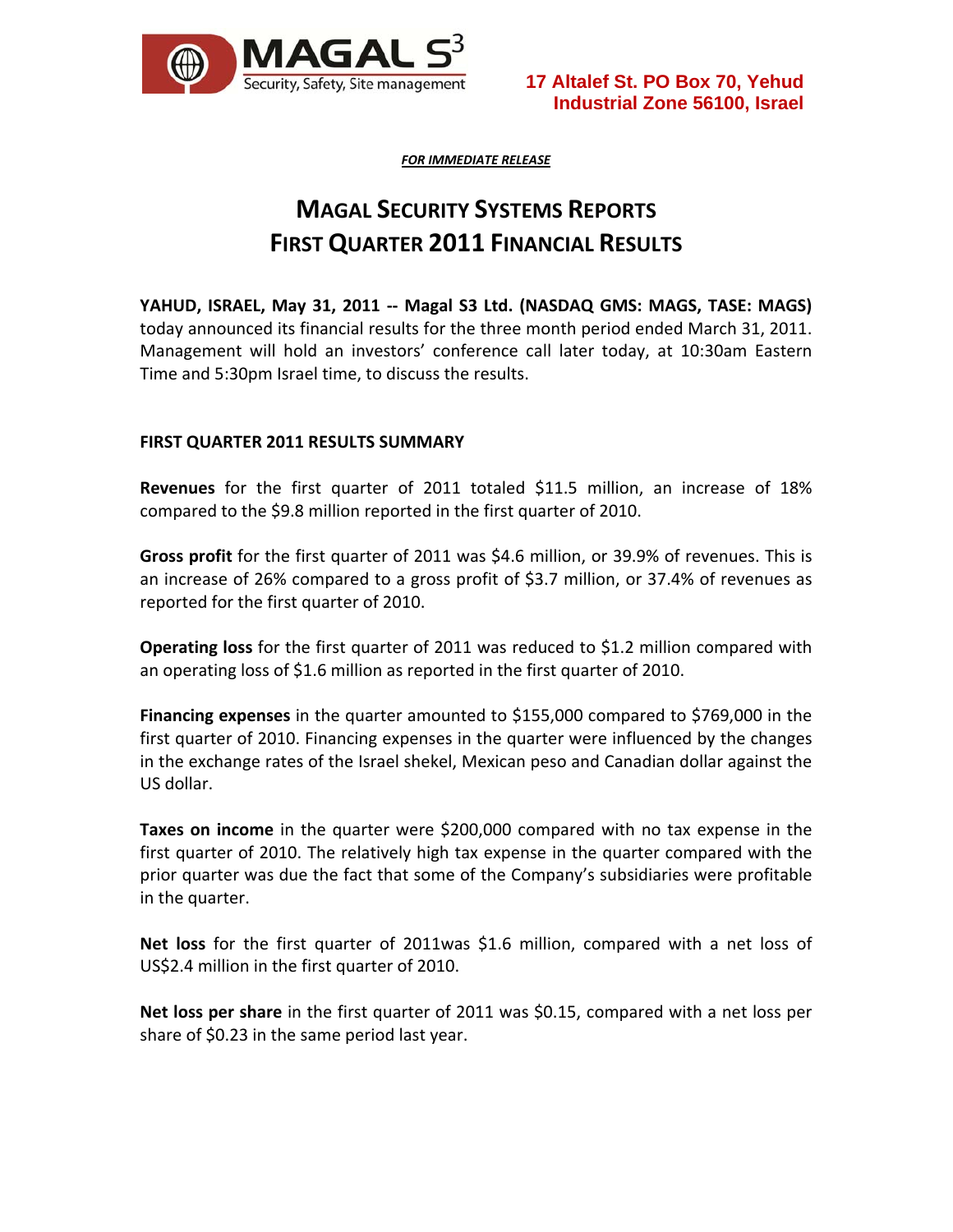

### **MANAGEMENT COMMENT**

**Commenting on the results, Mr. Eitan Livneh, President and CEO of Magal**, said, "The first quarter of the year is seasonally the weakest for our company, but we are pleased in the improvement over last year's results and it is a good base on which to start 2011. In the past few months we have won a number of key tenders for contracts in some important emerging regions. As we begin to execute on these projects, we expect to see their contribution to our revenues and operating results in the upcoming quarters. Having proven our capabilities, we will continue to compete in future tenders and we look forward to winning additional business in the coming quarters."

## **INVESTORS' CONFERENCE CALL INFORMATION:**

The Company will host a conference call later today, May 31, 2011, at 10:30am Eastern Time.

To participate, please call one of the following teleconferencing numbers. Please begin placing your calls at least 10 minutes before the conference call commences. If you are unable to connect using the toll‐free numbers, please try the international dial‐in number.

US: 1 866 229 7198 ; Israel: 03 918 0687 ; UK: 0 800 404 8418 ; Intl.: +972 3 918 0687

A replay of the call will be available from the day after the call for three months. The link to the replay will be accessible from Magal's website at: www.magal‐s3.com.

# **About Magal S<sup>3</sup>**

Magal  $S<sup>3</sup>$  is a leading international provider of security, safety and site management solutions and products (NASDAQ: MAGS).

Over the past 40 years, Magal  $S^3$  has delivered tailor-made solutions to hundreds of satisfied customers in over 80 countries.

Magal  $S<sup>3</sup>$  offers a broad portfolio of unique products used to protect sensitive installations in some of the world's most demanding locations and harshest climates. This portfolio covers the following three categories:

 **Perimeter Intrusion Detection Systems (PIDS)** ‐ a variety of smart barriers and fences, fence mounted detectors, virtual gates, buried and concealed detection systems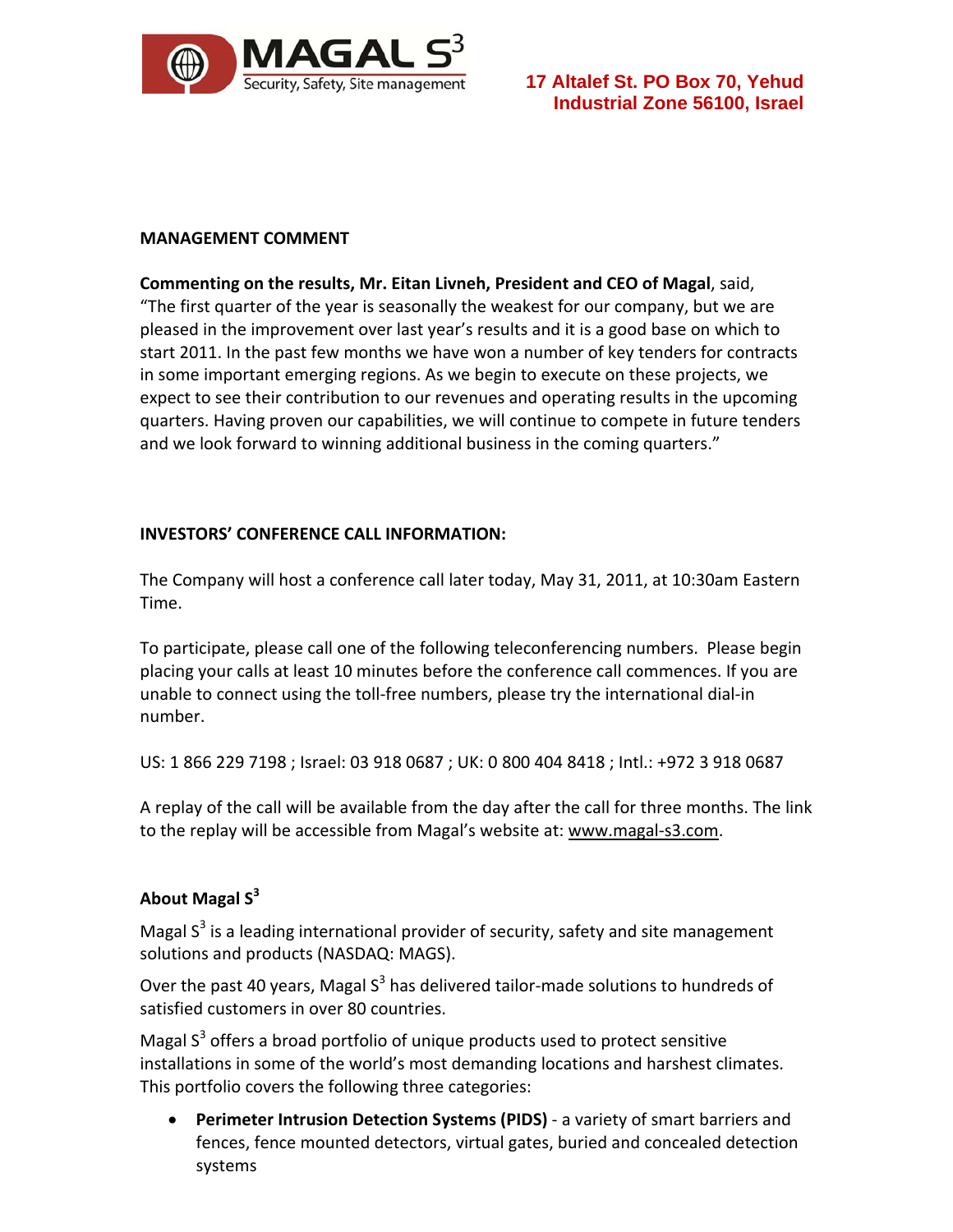

- **Close Circuit TV (CCTV)** a comprehensive management platform with a leading Intelligent Video Analysis (IVA) and Video Motion Detection (VMD) engine
- **Physical Security Information Management (PSIM)** ‐ an open site management system that enhances command, control and decision making during both routine operations and crisis situations

This press release contains forward‐looking statements, which are subject to risks and uncertainties. Such statements are based on assumptions and expectations which may not be realized and are inherently subject to risks and uncertainties, many of which cannot be predicted with accuracy and some of which might not even be anticipated. Future events and actual results, financial and otherwise, may differ from the results discussed in the forward‐looking statements. A number of these risks and other factors that might cause differences, some of which could be material, along with additional discussion of forward‐ looking statements, are set forth in the Company's Annual Report on Form 20‐F filed with the Securities and Exchange Commission.

#### **For more information:**

**Magal S3 Ltd. Eitan Livneh, CEO** Tel: +972 3 539 1421 Assistant: Ms. Elisheva Almog E‐mail: elishevaa@magal‐s3.com Web: www.magal‐s3.com

**CCG Investor Relations Ehud Helft/Kenny Green** Tel: (US) +1 646 201 9246 Int'l dial: +972 3 607 4717 E‐mail: magal@ccgisrael.com

*\*\* Financial Tables to Follow \*\**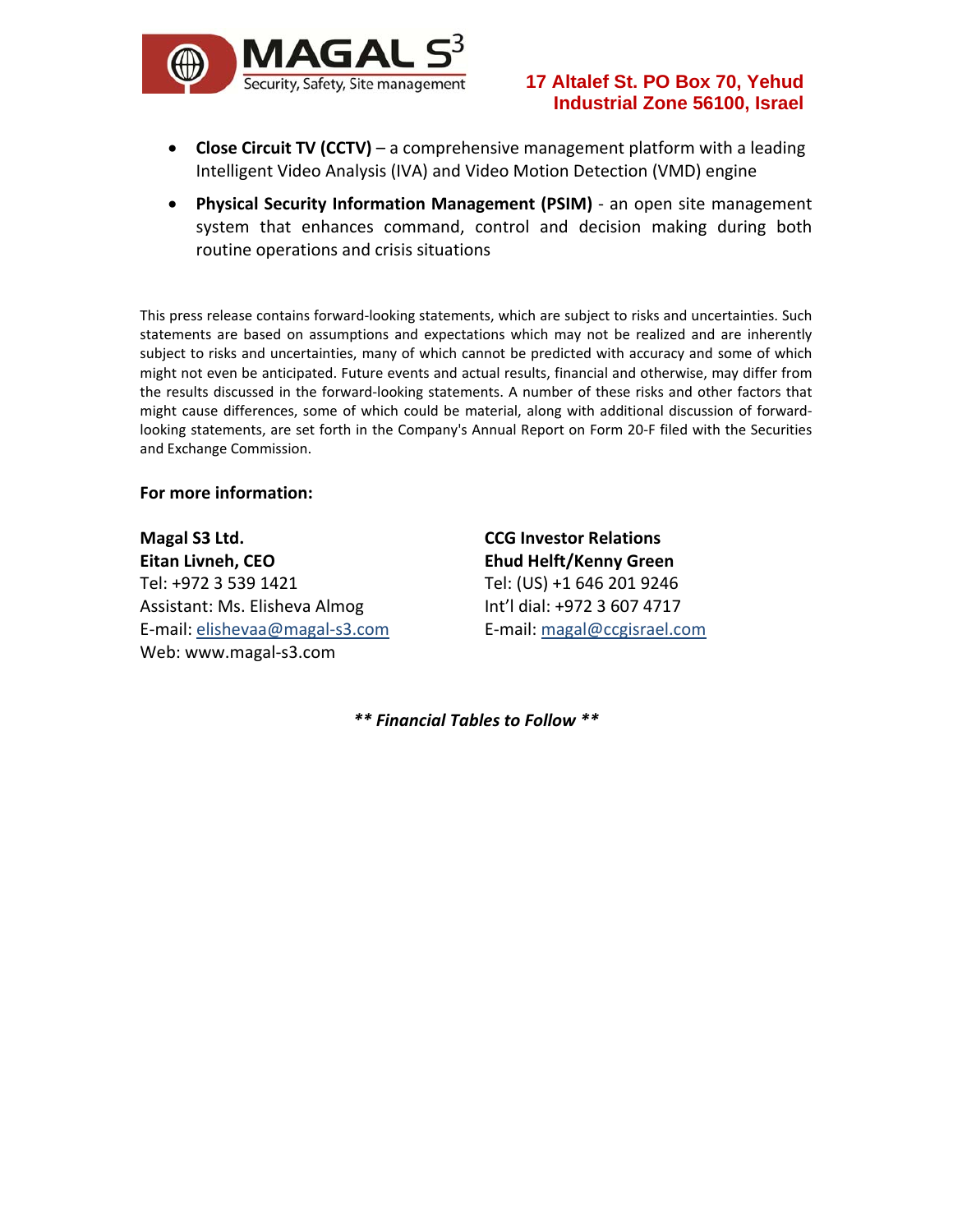

#### **MAGAL S3 LTD. UNAUDITED CONDENSED CONSOLIDATED STATEMENTS OF INCOME**

*(All numbers except EPS expressed in thousands of US\$)*

|                                                                                      | Three months<br>Ended March 31,<br>2010 | % change                |                         |
|--------------------------------------------------------------------------------------|-----------------------------------------|-------------------------|-------------------------|
| Revenue                                                                              | 2011<br>\$11,540                        | \$9,774                 | 18.1                    |
| <b>Cost of revenue</b>                                                               | 6,932                                   | 6,114                   | 13.4                    |
| <b>Gross profit</b><br><b>Operating expenses:</b>                                    | 4,608                                   | 3,660                   | 25.9                    |
| Research and development, net<br>Selling and marketing<br>General and administrative | 1,017<br>3,226<br>1,594                 | 1,096<br>2,233<br>1,926 | (7.2)<br>44.5<br>(17.3) |
| <b>Total operating expenses</b>                                                      | 5,837                                   | 5,255                   | 11.1                    |
| <b>Operating loss</b><br>Financial expense, net                                      | (1,229)<br>(155)                        | (1, 595)<br>(769)       | (79.8)                  |
| Loss from continuing operations before<br>income taxes<br>Income taxes               | (1, 384)<br>(200)                       | (2, 364)                |                         |
| Net loss<br>Less: net income (attributable to non-                                   | \$(1,584)                               | \$(2,364)               |                         |
| controlling interest<br>Loss attributable to Magal shareholders                      | (1, 584)                                | 16<br>(2,380)           |                         |
| Basic and diluted loss per share from<br>continuing operations                       | \$(0.15)                                | \$(0.23)                |                         |

|                                               | Three months Ended Dec. 31, |        |  |
|-----------------------------------------------|-----------------------------|--------|--|
|                                               | 2011                        | 2010   |  |
|                                               | %                           | %      |  |
| Gross margin                                  | 39.9                        | 37.4   |  |
| Research and development, net as a % of       |                             |        |  |
| revenues                                      | 8.8                         | 11.2   |  |
| Selling and marketing as a % of revenues      | 28.0                        | 22.8   |  |
| General and administrative as a % of revenues | 13.8                        | 19.7   |  |
| Operating margin                              | (10.6)                      | (16.3) |  |
| Net margin                                    | (13.7)                      | (24.4) |  |